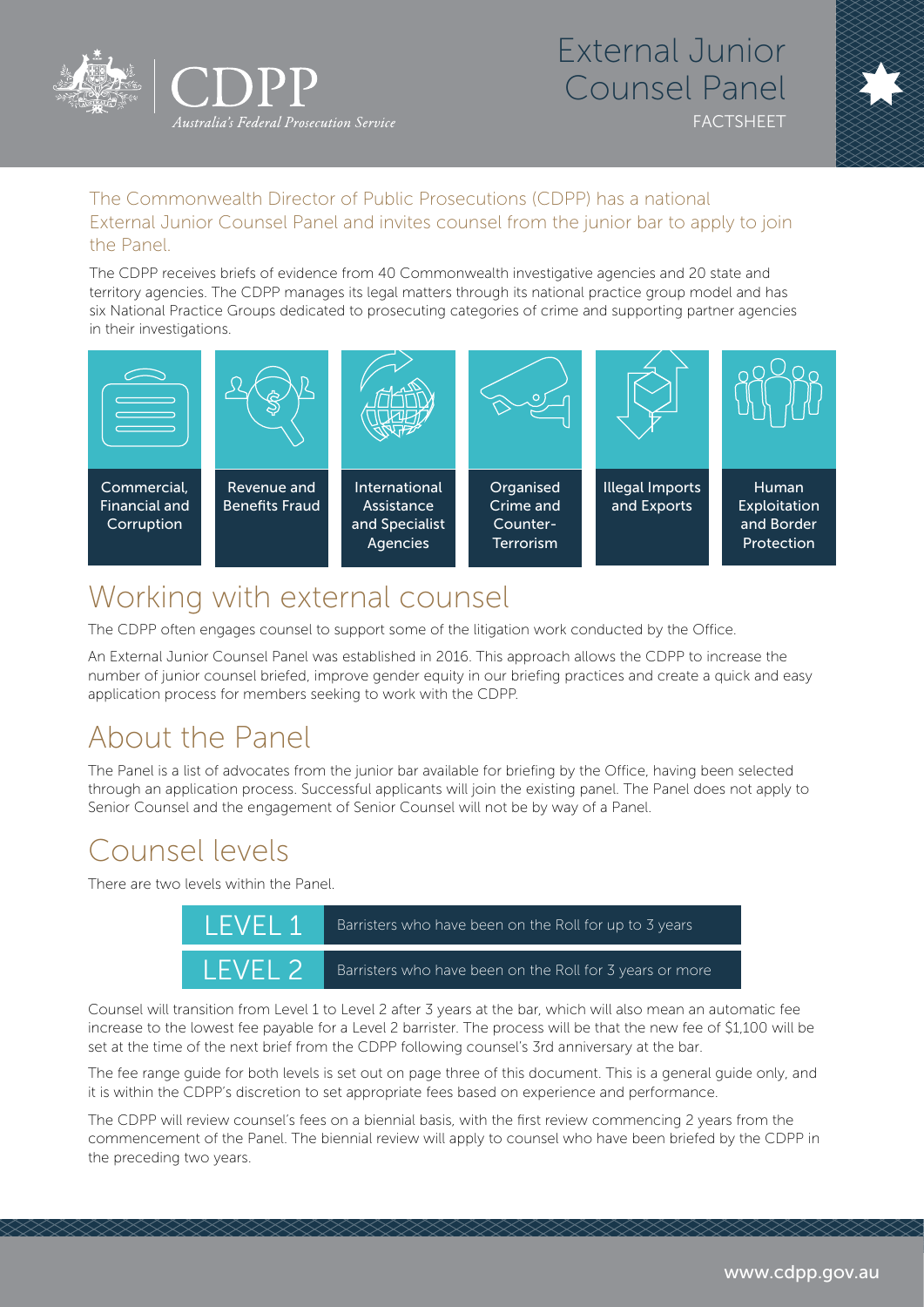# How to apply

There is one application form for both levels, however applicants must address different selection criteria depending on the level applied for. Applicants will also need to nominate two professional referees (not CDPP staff). Applicants will not be interviewed, rather they will be assessed on their written application and experience.

 $\widecheck{2}$ 

Existing Panel members can update their experience, highlight recent achievements and update any other details by completing the Existing Counsel member update details form.

# The selection process

A CDPP selection committee of senior lawyers consider applications and consult referees.

The selection committee may consult other people, internal and/or external to the CDPP, beyond the professional referees listed by the applicant.

Inclusion on the Panel does not guarantee work from the CDPP. In some circumstances, the CDPP may brief counsel who is not a member of the Panel.

# Monitoring performance

Performance of Panel members engaged by the CDPP will be reviewed internally by relevant CDPP staff.

# For more information

For more information, please email counselpanel@cdpp.gov.au.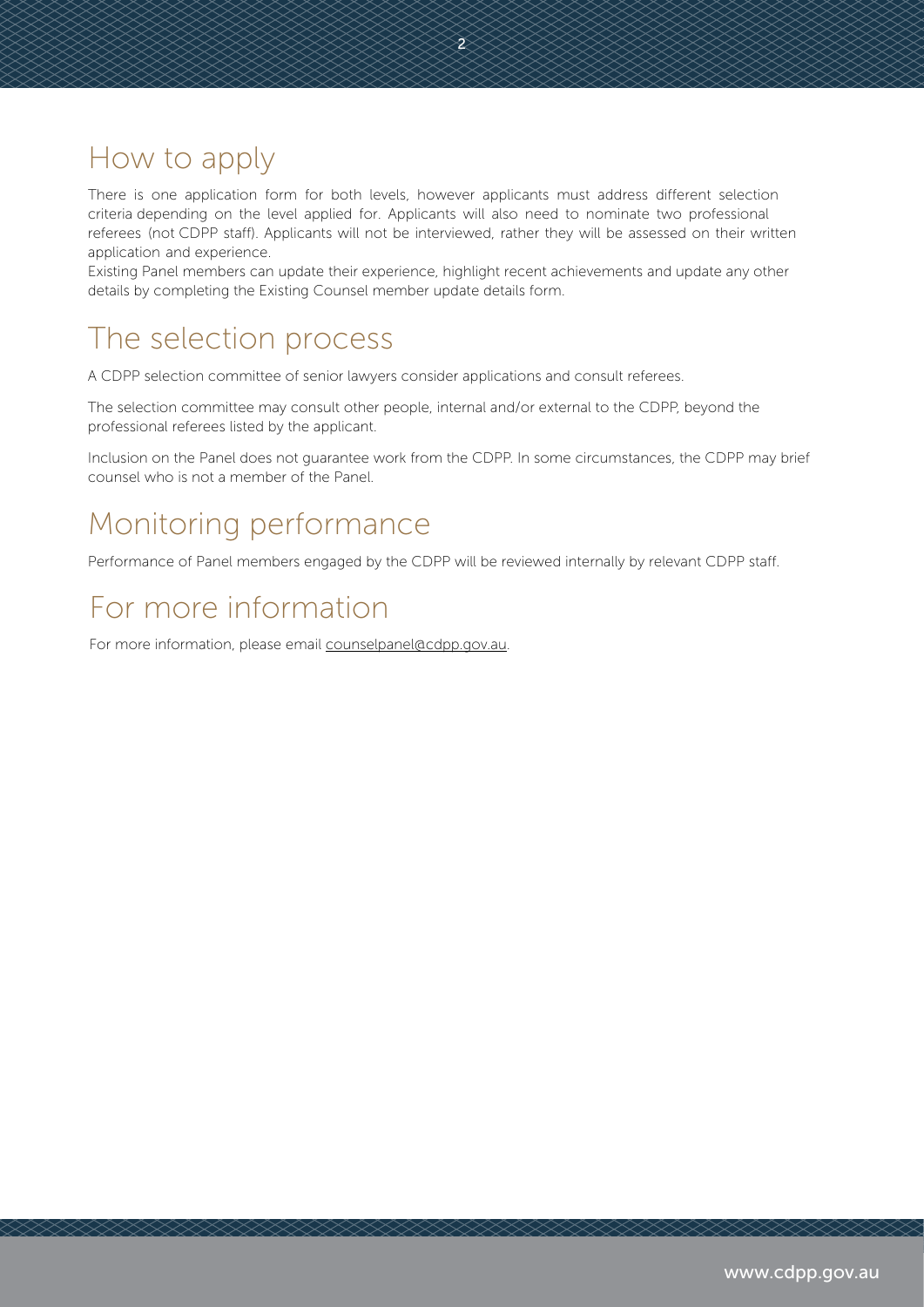## Fee Range Guide

| Classification | Indicia of experience                                                                                                                                                                                                                                                                                                                                                                                                                                                                                                                                                                                                                                                                                                                                                                                                                                                                                                                                                                                                                                                                                                                                                                                                                               | <b>Fee Range Guide</b><br>(Incl. GST)<br>Maximum daily rate <sup>[1]</sup> |
|----------------|-----------------------------------------------------------------------------------------------------------------------------------------------------------------------------------------------------------------------------------------------------------------------------------------------------------------------------------------------------------------------------------------------------------------------------------------------------------------------------------------------------------------------------------------------------------------------------------------------------------------------------------------------------------------------------------------------------------------------------------------------------------------------------------------------------------------------------------------------------------------------------------------------------------------------------------------------------------------------------------------------------------------------------------------------------------------------------------------------------------------------------------------------------------------------------------------------------------------------------------------------------|----------------------------------------------------------------------------|
| Level 1        | > 0 - 3 years on the Roll.<br>> Limited or no experience as an advocate prior to signing the Roll.<br>> Unlikely to have run a jury trial alone as counsel in the District or<br>County Court.<br>> Suitable for more complex summary work, less complicated jury<br>trials or as junior counsel to a leader in a trial or appeal where a<br>second counsel is required for analysis of the law or evidence.                                                                                                                                                                                                                                                                                                                                                                                                                                                                                                                                                                                                                                                                                                                                                                                                                                        | $$800 - $1,100$                                                            |
| Level 2        | > 3 years or more on the Roll.<br>> In some circumstances, although counsel may have less than<br>3 years' experience, s/he may have come to the Bar with prior<br>relevant advocacy experience overseas or as an in-house<br>advocate with CDPP, Legal Aid, defence law firm or State or<br>Territory DPP.<br>> Similarly counsel may lack years on the Roll but possess specialist<br>technical expertise in a non-criminal area which makes them<br>more valuable for a particular class of work $-$ e.g. specialist<br>qualifications in forensic accounting.<br>> The less experienced counsel within this level would normally<br>have run jury trials alone as counsel or may have a growing<br>reputation as a hard-working and effective junior counsel in<br>appeals. They would be able to conduct less complex District<br>or County Court trials or less complex appeals - perhaps more<br>against sentence than conviction.<br>> More experienced counsel within this level would be able to<br>conduct more complex District or County Court trials or more<br>complex appeals.<br>> The most experienced counsel within this level would be capable<br>of appearing as lead counsel in the most complex jury trials<br>and appeals. | $$1,100 - $2,200$                                                          |

 $\bm{\widetilde{3}}$ 

Short appearances in the nature of mentions, directions, taking sentence, taking judgment, which typically take an hour or less, will be paid on a flat fee basis of \$250 for junior counsel.

The hourly fee for preparation is calculated as one-seventh of the daily fee, which is capped at the daily appearance fee rate.

[1] Preparation is paid at the applicable daily rate and is determined in advance by the Office.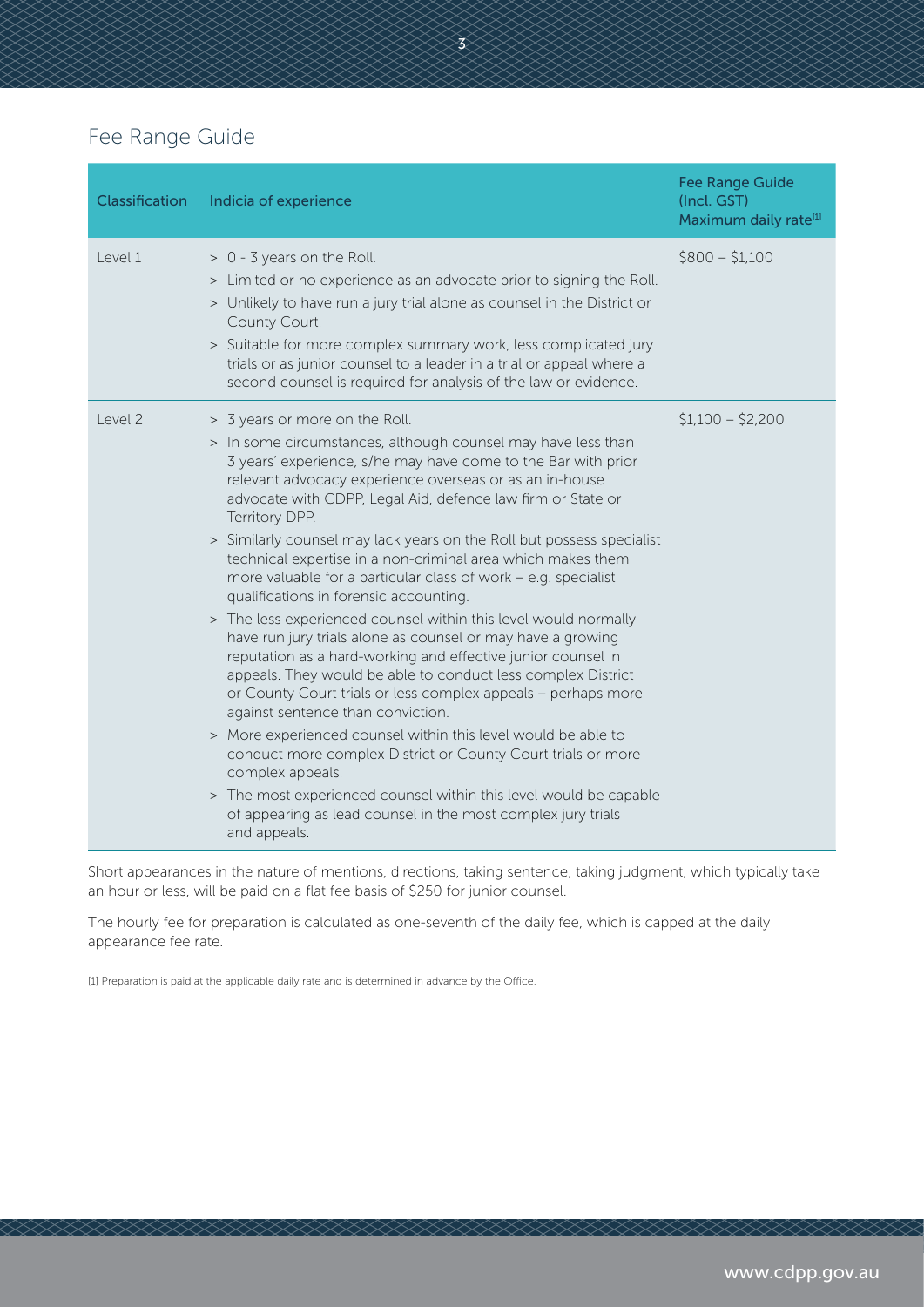# Selection Criteria for CDPP External Junior Counsel Panel

# Level 1

1. Level 1 is open to appropriately qualified barristers who have been on the Roll for 0-3 years.

### Advocacy experience

- 2. The ability to conduct advocacy in all Local/Magistrates' Court prosecutions, District/County Court sentences, committals for sentence, and less complicated District/County Court trials. For the purposes of the application form, prior advocacy experience in relation to this level can include court work, pro bono work, mooting, debating or public speaking.
- 3. Understanding of evidential and criminal procedure rules.
- 4. Understanding of substantive Commonwealth criminal law.

## Advisory/written work

- 5. Ability to present clear and succinct written arguments, citing relevant authorities.
- 6. Ability to undertake advisory work in less complicated Commonwealth matters in a timely manner.
- 7. Knowledge of law and procedure relevant to Commonwealth prosecution work.

#### Appreciation of the role of a CDPP external advocate  $\sum$

- 8. Familiarity with the *Prosecution Policy of the Commonwealth*.
- 9. An understanding of the role and ethical standards required of a prosecutor, including, but not limited to, familiarity with the Barristers Rules for the relevant States or Territories in which an application is made.
- 10. An understanding of the professional relationship between the advocate, CDPP and informant (e.g. Australian Federal Police, Australian Securities and Investments Commission, etc.) and proven capacity to work effectively with other members of a litigation team with each member of that team having a distinct role.
- 11. Familiarity with the *CDPP Victims of Crime Policy*.

#### Other relevant knowledge, skills and experience

- 12. Applicants should outline any prior experience they have working on e-trials or with e-briefs, and their interest and/or ability to work with e-briefs.
- 13. Applicants should outline any other knowledge, skills or experience regarded by them as relevant to their suitability to be briefed by the CDPP. This could include, among other things:
	- a. Relevant defence work
	- b. Relevant voluntary / pro bono work
	- c. Knowledge and experience gained prior to becoming a barrister.

#### Professional referees

14. Applicants are requested to nominate two professional referees who can be contacted in relation to their skills and experience, and their suitability to conduct prosecution work. This may be a tutor, head of chambers, or other relevant person who can comment on the applicant's advocacy ability. Applicants may not include a CDPP employee as a referee.